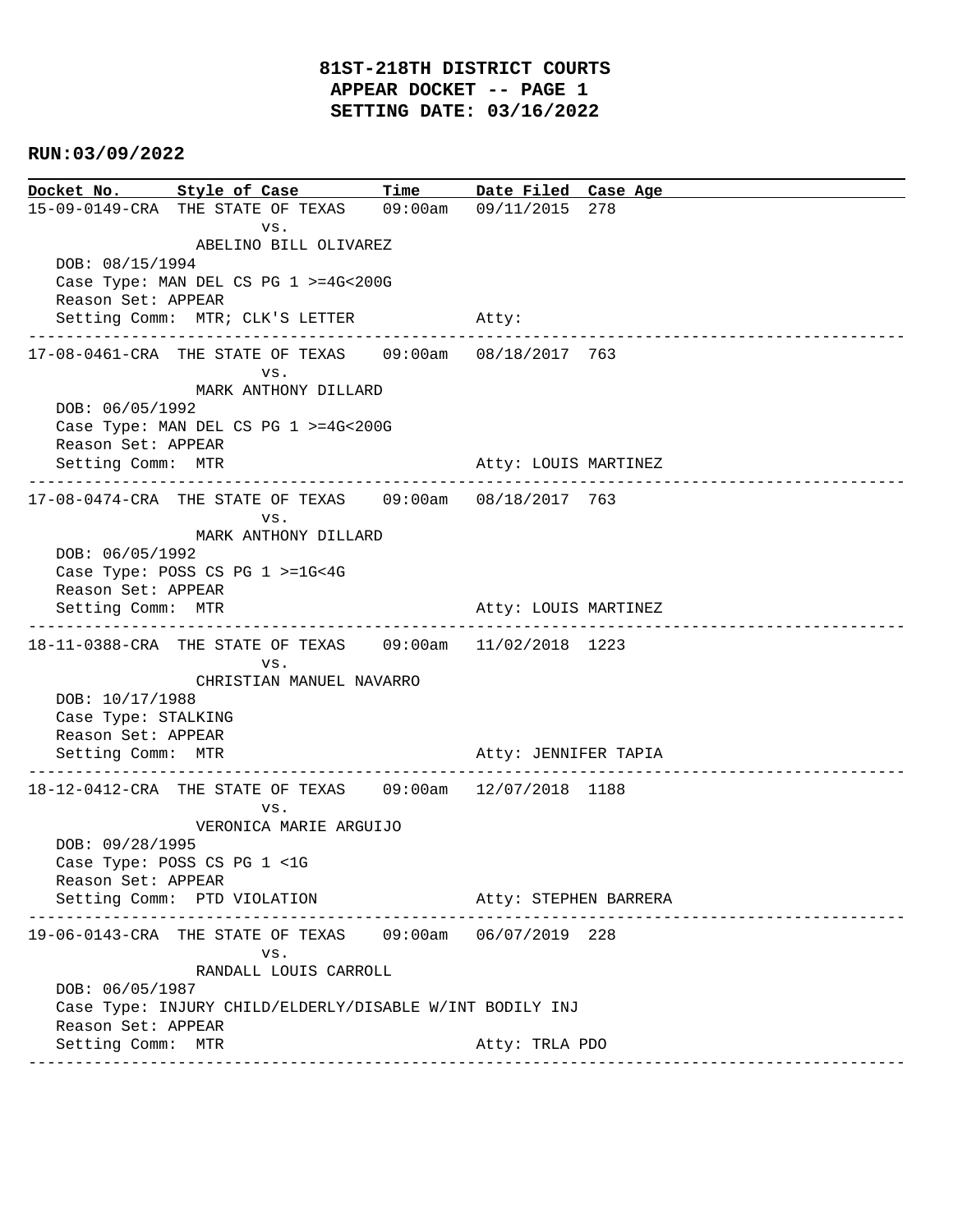**Docket No. Style of Case Time Date Filed Case Age**  20-02-0060-CRA THE STATE OF TEXAS 09:00am 02/07/2020 761 vs. SHERRY ANNE LOVELL DOB: 01/15/1962 Case Type: POSS CS PG 1 <1G Reason Set: APPEAR Setting Comm: ARR; B/W WILLIAMSON CTY Atty: ---------------------------------------------------------------------------------------------- 20-05-0087-CRA THE STATE OF TEXAS 09:00am 05/08/2020 670 vs. DUSTIN FIRST DOB: 06/12/1985 Case Type: DEADLY CONDUCT DISCHARGE FIREARM Reason Set: APPEAR Setting Comm: ARR; NEEDS ATTY Atty: ---------------------------------------------------------------------------------------------- 20-08-0235-CRA THE STATE OF TEXAS 09:00am 08/14/2020 572 vs. ROBERT LEE RAMON CASTELLAN DOB: 09/23/1998 Case Type: BURGLARY OF BUILDING Reason Set: APPEAR Setting Comm: SENTENCING Atty: MICHAEL FINKEL ---------------------------------------------------------------------------------------------- 20-11-0294-CRA THE STATE OF TEXAS 09:00am 11/06/2020 488 vs. BRYAN NEIL MYSKA DOB: 04/20/1976 Case Type: DRIVING WHILE INTOXICATED 3RD OR MORE IAT Reason Set: APPEAR Setting Comm: ARR; CLERK'S LTR Atty: DOUGLAS DANIEL ---------------------------------------------------------------------------------------------- 20-11-0313-CRA THE STATE OF TEXAS 09:00am 11/06/2020 488 vs. ROBERT ANTHONY MANN DOB: 02/23/1996 Case Type: MAN DEL CS PG 1 >=4G<200G Reason Set: APPEAR Setting Comm: ARR; B/W TORRES UNIT Atty: ---------------------------------------------------------------------------------------------- 20-12-0335-CRA THE STATE OF TEXAS 09:00am 12/04/2020 460 vs. NICOLE R DULMAINE DOB: 12/08/1992 Case Type: POSS CS PG 1 >=4G<200G Reason Set: APPEAR Setting Comm: ARR; CLK'S LTR Atty: ----------------------------------------------------------------------------------------------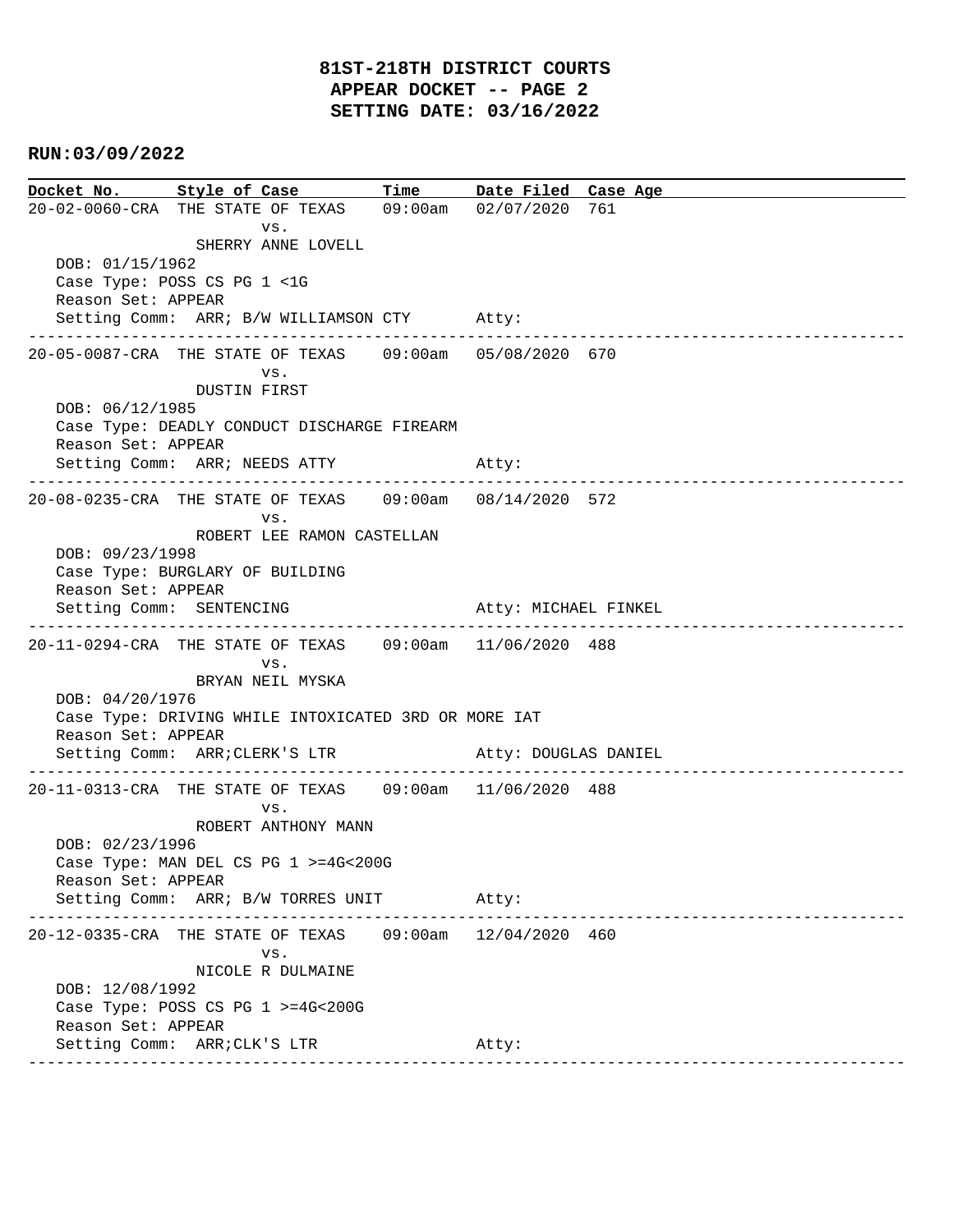**Docket No. Style of Case Time Date Filed Case Age**  21-10-0381-CRA THE STATE OF TEXAS 09:00am 10/01/2021 159 vs. EDWARDO AYALA DOB: 06/04/1991 Case Type: AGG ASSAULT W/DEADLY WEAPON Reason Set: APPEAR Setting Comm: ARR; CLKS LTR (NISI 11/2) Atty: ---------------------------------------------------------------------------------------------- 21-11-0453-CRA THE STATE OF TEXAS 09:00am 11/05/2021 124 vs. ISAAC SEGURA DOB: 08/23/1992 Case Type: THEFT OF FIREARM ENH IAT Reason Set: APPEAR Setting Comm: ARR Atty: DANIEL RODRIGUEZ ---------------------------------------------------------------------------------------------- 22-02-0021-CRA THE STATE OF TEXAS 09:00am 02/18/2022 19 vs. CHRISTOPHER DAVID ANNABELLI DOB: 08/14/1985 Case Type: BURGLARY OF HABITATION Reason Set: APPEAR Setting Comm: ARR Atty: TRLA PDO ---------------------------------------------------------------------------------------------- 22-02-0022-CRA THE STATE OF TEXAS 09:00am 02/18/2022 19 vs. CORY JAY BUMGARNER DOB: 10/29/1987 Case Type: EVADING ARREST DET W/VEH Reason Set: APPEAR Setting Comm: ARR Atty: ---------------------------------------------------------------------------------------------- 22-02-0023-CRA THE STATE OF TEXAS 09:00am 02/18/2022 19 vs. ROBERTA LYN CARPENTER DOB: 01/05/1971 Case Type: INJURY CHILD/ELDERLY/DISABLE W/INT SBI/MENTAL Reason Set: APPEAR Setting Comm: ARR Atty: TRLA PDO ---------------------------------------------------------------------------------------------- 22-02-0024-CRA THE STATE OF TEXAS 09:00am 02/18/2022 19 vs. DANIEL CRESPIN DURAN DOB: 07/10/1998 Case Type: AGG ASSAULT CAUSES SERIOUS BODILY INJ Reason Set: APPEAR Setting Comm: MTN TO REDUCE BOND (Atty: STEPHEN BARRERA ----------------------------------------------------------------------------------------------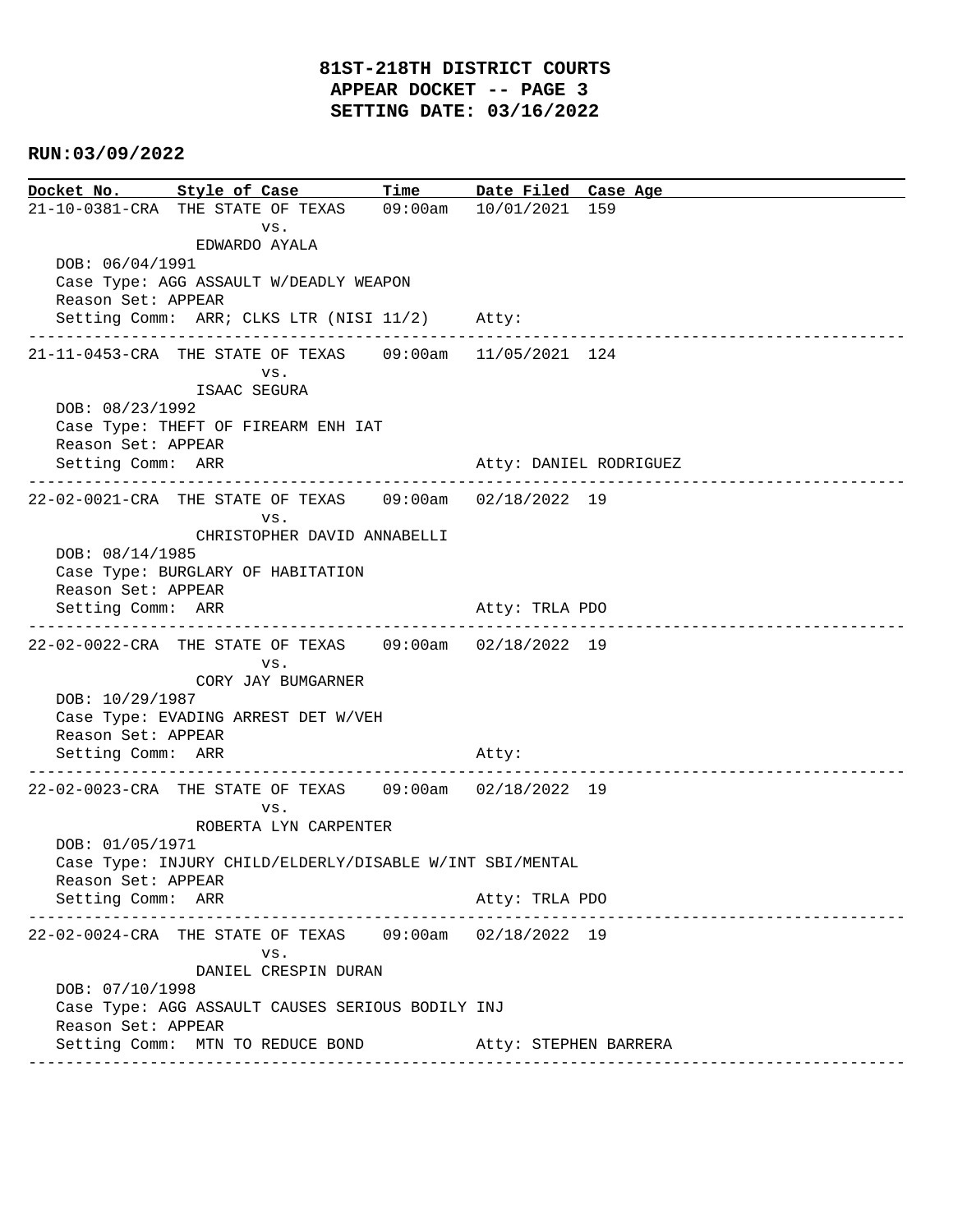**Docket No. Style of Case Time Date Filed Case Age**  22-02-0025-CRA THE STATE OF TEXAS 09:00am 02/18/2022 19 vs. MARLENA LYNN JARAMILLO DOB: 12/18/1995 Case Type: MURDER Reason Set: APPEAR Setting Comm: ARR Atty: TRLA PDO ---------------------------------------------------------------------------------------------- 22-02-0026-CRA THE STATE OF TEXAS 09:00am 02/18/2022 19 vs. GREGORY ANTHONY MENDEZ DOB: 08/25/1985 Case Type: AGG ASSAULT AGAINST PUBLIC SERVANT Reason Set: APPEAR Setting Comm: ARR Atty: TRLA PDO ---------------------------------------------------------------------------------------------- 22-02-0027-CRA THE STATE OF TEXAS 09:00am 02/18/2022 19 vs. ADAM DANIEL SAMBRANO DOB: 02/07/1994 Case Type: BURGLARY OF HABITATION Reason Set: APPEAR Setting Comm: ARR Atty: ---------------------------------------------------------------------------------------------- 22-02-0029-CRA THE STATE OF TEXAS 09:00am 02/18/2022 19 vs. JOE DAVID BOSQUEZ DOB: 11/02/1969 Case Type: POSS CS PG 1 <1G Reason Set: APPEAR Setting Comm: ARR Atty: ---------------------------------------------------------------------------------------------- 22-02-0030-CRA THE STATE OF TEXAS 09:00am 02/18/2022 19 vs. JOE ANTHONY CEJA DOB: 12/17/2000 Case Type: THEFT OF FIREARM Reason Set: APPEAR Setting Comm: ARR Atty: ---------------------------------------------------------------------------------------------- 22-02-0032-CRA THE STATE OF TEXAS 09:00am 02/18/2022 19 vs. KOBE CORONADO DOB: 06/20/2004 Case Type: ENGAGING IN ORGANIZED CRIMINAL ACTIVITY Reason Set: APPEAR Setting Comm: ARR Atty: ----------------------------------------------------------------------------------------------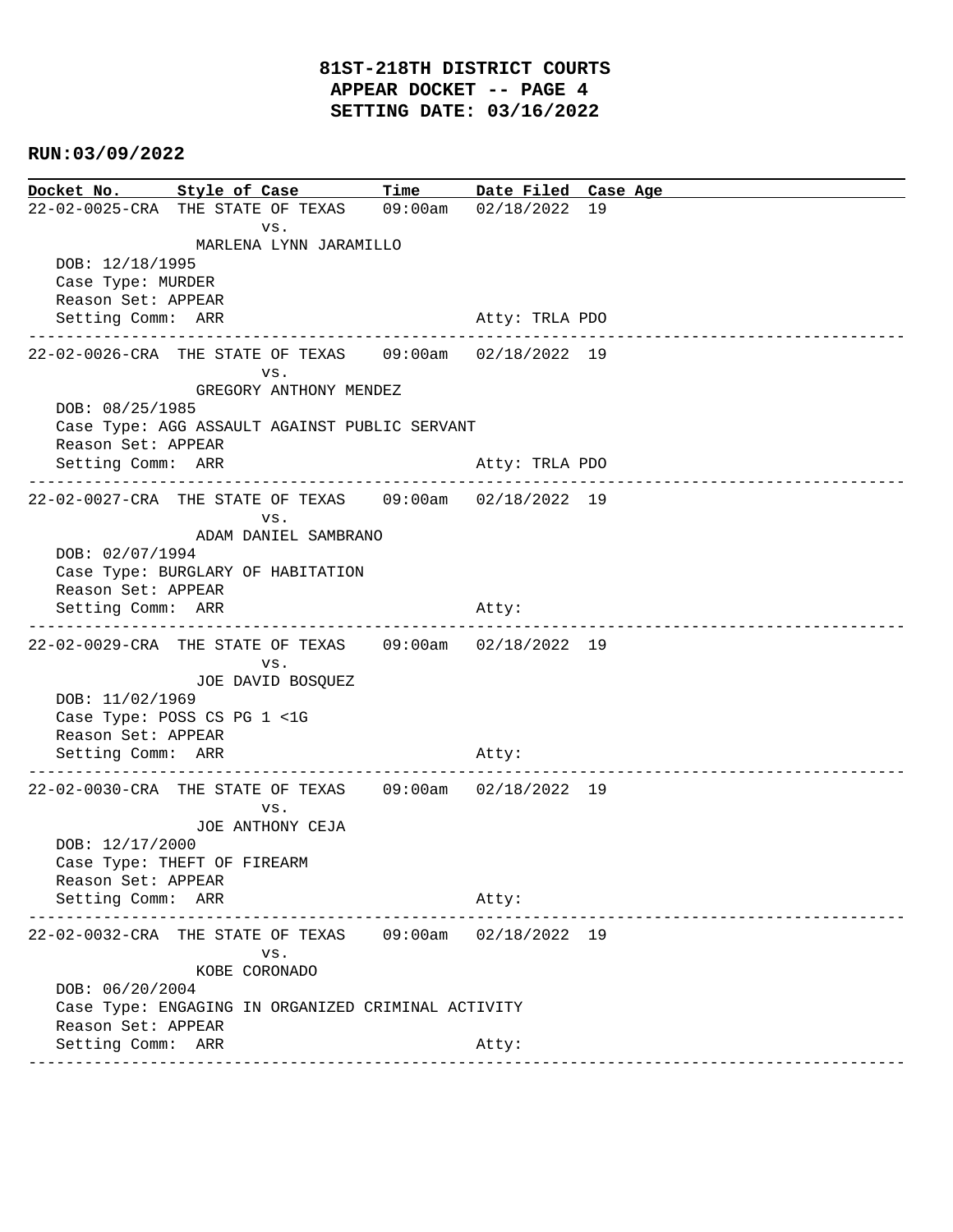**Docket No. Style of Case Time Date Filed Case Age**  22-02-0033-CRA THE STATE OF TEXAS 09:00am 02/18/2022 19 vs. DELANY MARIE DURAN DOB: 08/28/2002 Case Type: POSS CS PG 2 < 1G Reason Set: APPEAR Setting Comm: ARR Atty: MONICA KHIRALLAH ---------------------------------------------------------------------------------------------- 22-02-0034-CRA THE STATE OF TEXAS 09:00am 02/18/2022 19 vs. MONICA FARIAS DOB: 11/24/1981 Case Type: MAN DEL CS PG 1 >=4G<200G Reason Set: APPEAR Setting Comm: ARR Atty: TRLA PDO ---------------------------------------------------------------------------------------------- 22-02-0035-CRA THE STATE OF TEXAS 09:00am 02/18/2022 19 vs. JOHN EDWARD GAITAN DOB: 01/14/1984 Case Type: POSS CS PG 1 <1G Reason Set: APPEAR Setting Comm: ARR Atty: ---------------------------------------------------------------------------------------------- 22-02-0036-CRA THE STATE OF TEXAS 09:00am 02/18/2022 19 vs. CRYSTAL DAWN GOINS DOB: 10/01/1988 Case Type: POSS CS PG 1 <1G Reason Set: APPEAR Setting Comm: ARR Atty: ---------------------------------------------------------------------------------------------- 22-02-0037-CRA THE STATE OF TEXAS 09:00am 02/18/2022 19 vs. THOMAS MARTINEZ GONZALES DOB: 06/17/1986 Case Type: POSS CS PG 1 <1G Reason Set: APPEAR Setting Comm: ARR Atty: ---------------------------------------------------------------------------------------------- 22-02-0039-CRA THE STATE OF TEXAS 09:00am 02/18/2022 19 vs. GABRIEL JOHN HERNANDEZ DOB: 04/26/2003 Case Type: ENGAGING IN ORGANIZED CRIMINAL ACTIVITY Reason Set: APPEAR Setting Comm: ARR Atty: ----------------------------------------------------------------------------------------------